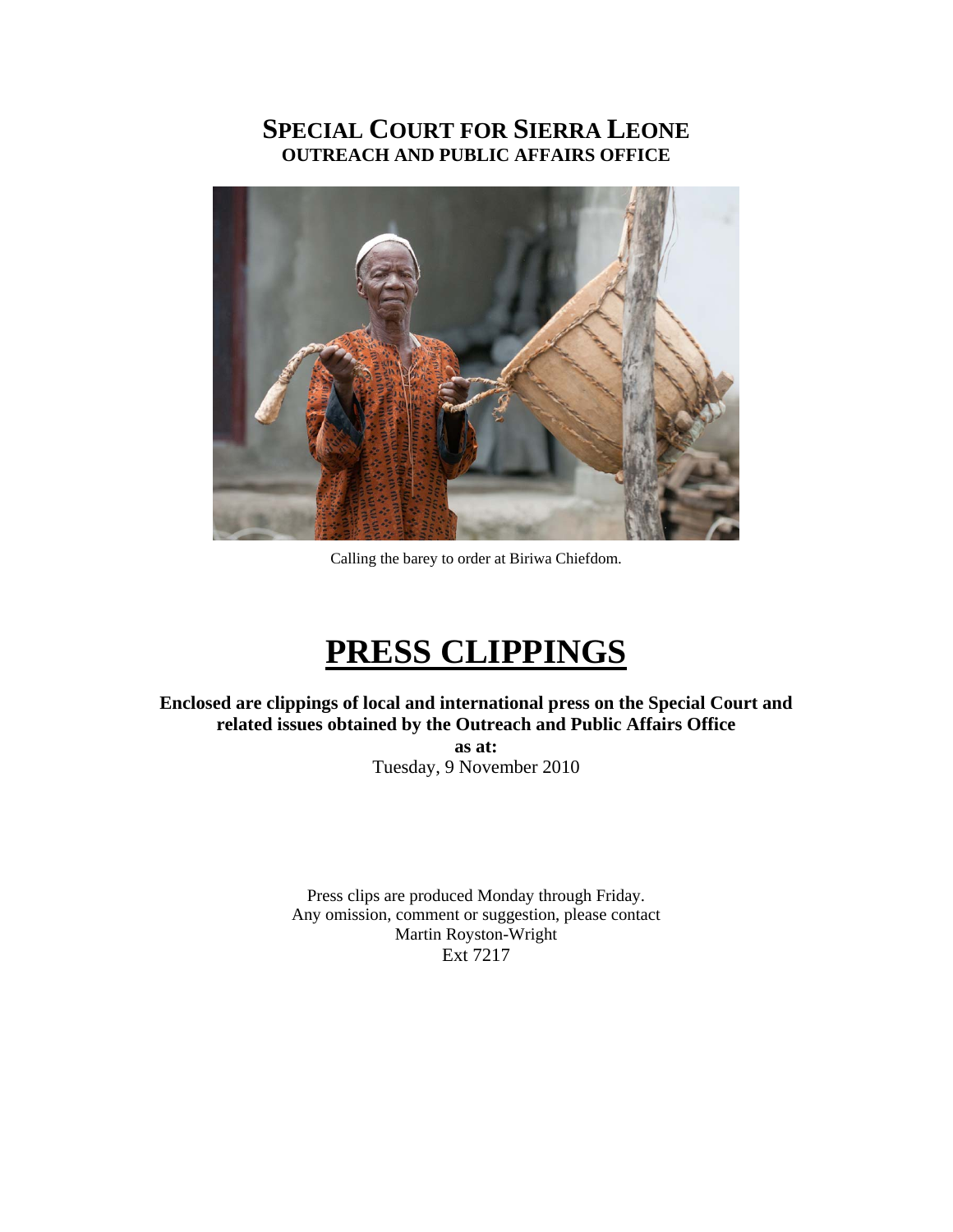| <b>International News</b>                                                             |           |
|---------------------------------------------------------------------------------------|-----------|
| Defense Witness Says He Did Not Know Who Benjamin Yeaten Was / Charlestaylortrial.org | Pages 3-4 |
| It's Not Too Late for Local Tribunal, Say Lawyers / The Nation                        | Page 5    |
| <b>ICTR</b> Prosecutor Files Applications for Referrals / The Hague Justice Portal    | Page 6    |
| Role of the ICC Registry in Providing Support and Assistance to Victims / ICC         | Page 7    |
| Kenyan Ex-minister Says Meeting with ICC a Success / Reuters                          | Page 8    |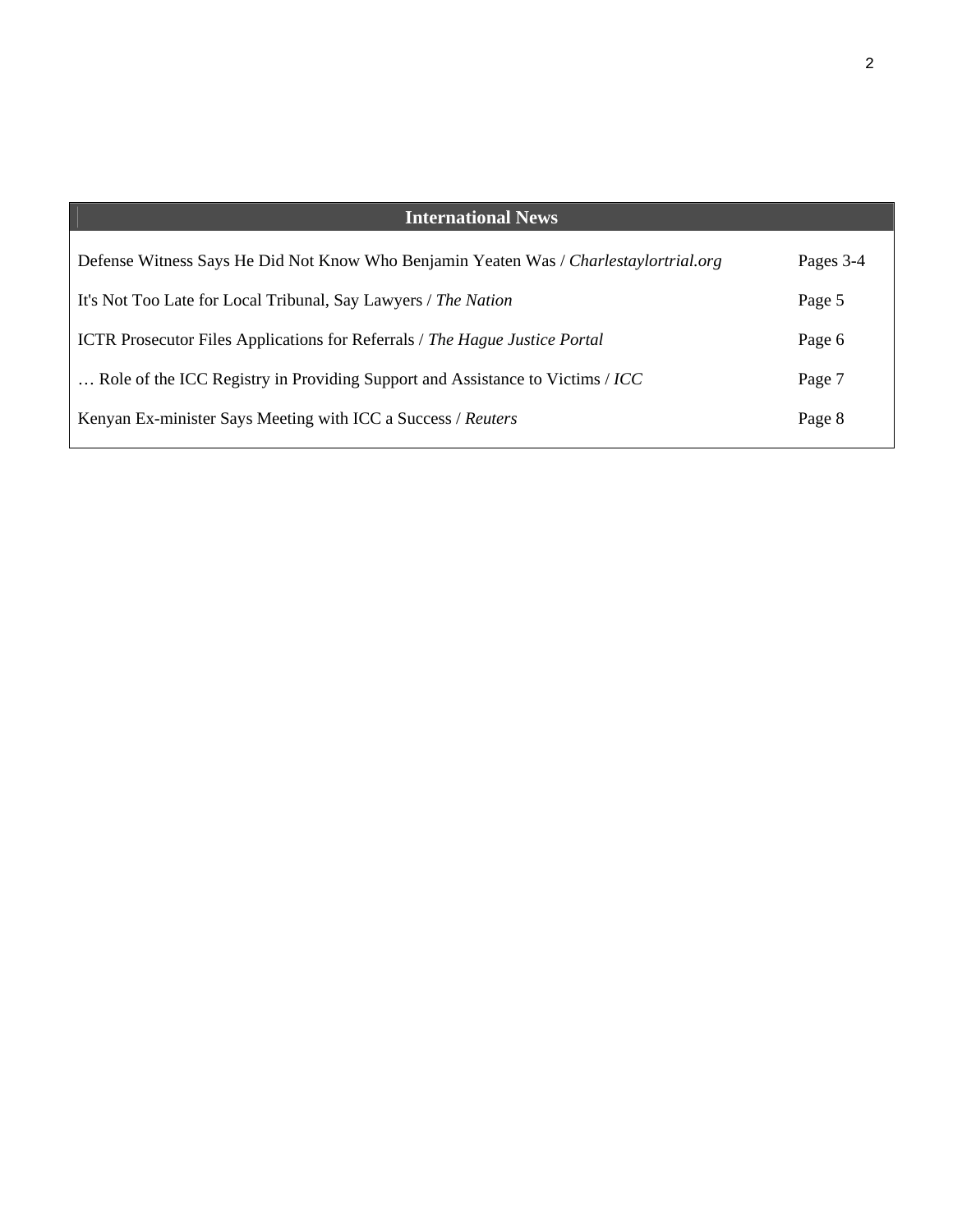## Charlestaylortrial.org (The Hague) Tuesday, 9 November 2010

## **Sierra Leone: As They Continue His Cross-Examination, Defense Witness Says He Did Not Know Who Benjamin Yeaten Was**

Alpha Sesay

Prosecutors today continued the cross-examination of a Liberian member of Sierra Leone's Revolutionary United Front (RUF) rebel group, Sam Flomo Kolleh who commenced his evidence last week as Charles Taylor's final defense witness.

As he was questioned today by prosecution counsel Nicholas Koumjian, Mr. Kolleh told the court that he never knew who the Director of Mr. Taylor's Special Security Service (SSS) Benjamin Yeaten was. Even though many witness have spoken about Mr. Yeaten, with allegations that he had close ties with RUF rebels, especially RUF commander Sam Bockarie, Mr. Kolleh insisted today that he never knew who the former Liberian rebel commander was. The witness has agreed that he was the Chief Security Officer (CSO) to Mr. Bockarie but denies any knowledge of Mr. Yeaten.

"I did not know Benjamin Yeaten," Mr. Kolleh said today.

Mr. Koumjian pointed to the witness that he had been told that Mr. Yeaten was responsible for the execution of RUF commanders Mr. Bockarie and Superman in Liberia. While the witness agreed that the said information was given to him by one Pa Moriba, a former RUF member who later joined Mr. Taylor's Anti Terrorist Unit (ATU), the witness said he did not ask questions about who Mr. Yeaten was.

"You did know who Benjamin Yeaten was...isn't that true?" Mr. Koumjian asked the witness.

"I did not know Benjamin Yeaten. The time that Pa Moriba spoke to me about Benjamin Yeaten was not war time, it was after election time in Liberia," Mr. Kolleh responded.

When asked whether he asked Pa Moriba who Mr. Yeaten was, the witness said "i told you i did not ask him."

Asked again whether he "never heard of Benjamin Yeaten and who he was," Mr. Kolleh again said "No. sir."

As Mr. Koumjian attempted to ask the witness about events in Liberia especially after RUF commander Mr. Bockarie had left Sierra Leone and relocated to Liberia with several rebel forces loyal to him, Mr. Kolleh said that he had not followed Mr. Bockarie to Liberia and so cannot say anything about what obtained outside Sierra Leone.

"I told you that if you ask me any question about Liberia, i am far from it. I did not go to Liberia. If you ask me about Sierra Leone, i can tell you but for Liberia, i am far away from it," he said.

The witness also denied prosecution allegations that in 2003, he had gone to Liberia to inform Mr. Taylor's men that prosecutors had made contact with him.

"I did not go to Liberia in 2003," he said.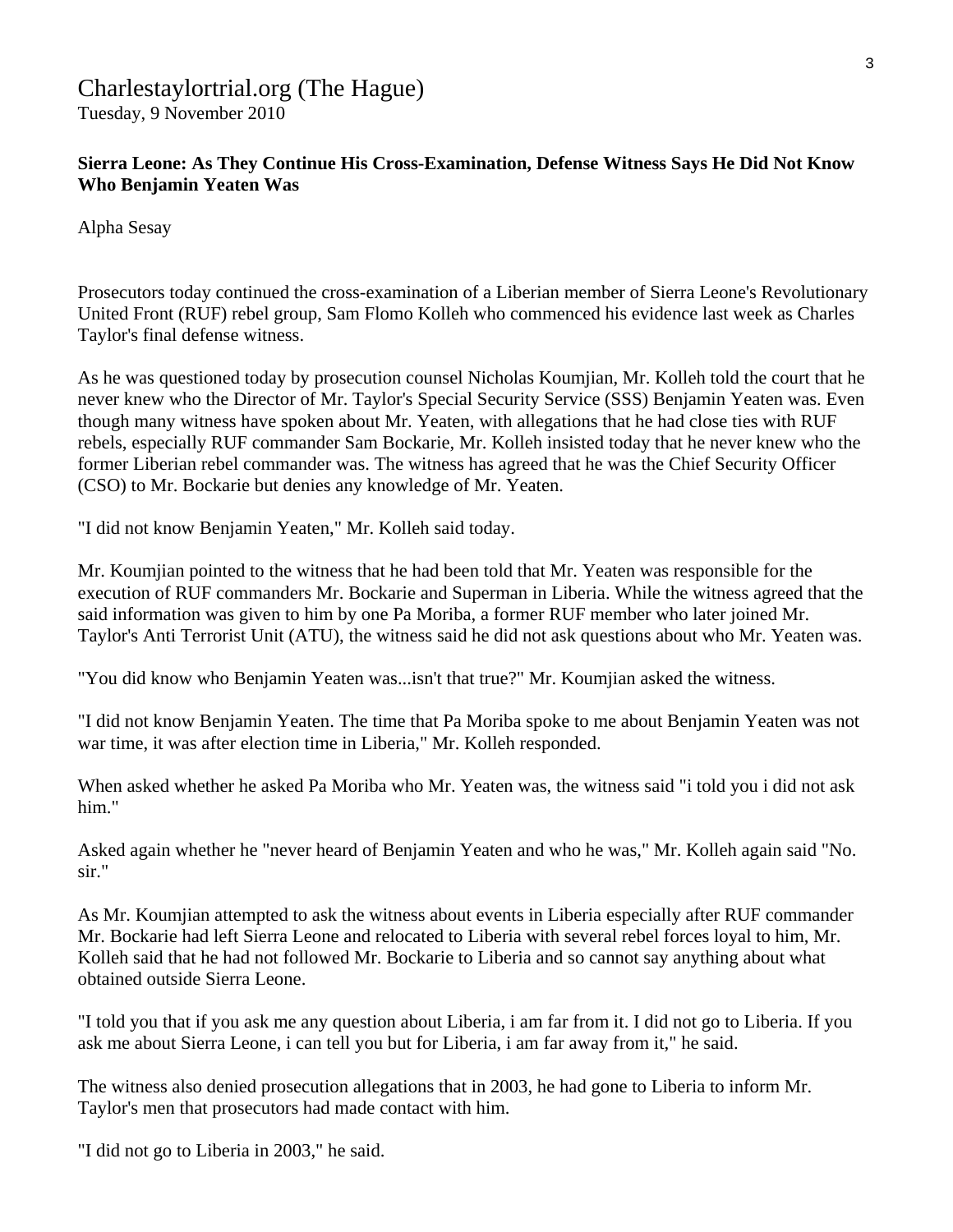When put to him that he had taken steps to recruit witnesses to testify for Mr. Taylor, the witness said that that was never the case.

Mr. Koumjian pointed out that the witness was the person who referred a former Liberian member of the RUF who has already testified for Mr. Taylor, John Vincent to defense lawyers. The witness denied this assertion.

"Did you refer John Vincent to the defense," Mr. Koumjian asked the witness.

"No," the witness responded.

Mr. Koumjian referenced a portion of Mr. Vincent's testimony of April 1 2010 in which Mr. Vincent said that he "met Sam Kolleh and he said that he had been in touch with the defense."

According to Mr. Vincent in his testimony, after discussing details of the case against Mr. Taylor, Mr. Kolleh told him that he needed to speak with the defense.

He [Mr. Kolleh] said that if that is the case, that the defense will need you too," Mr. Vincent told the court during his evidence in April 2010 as he referenced his discussion with Mr. Kolleh.

When this was put to Mr. Kolleh today in court, he said that "I don't know what John Vincent said here, what I am saying here is what I know. I did not talk to John Vincent."

Mr. Kolleh's cross-examination continues on Tuesday.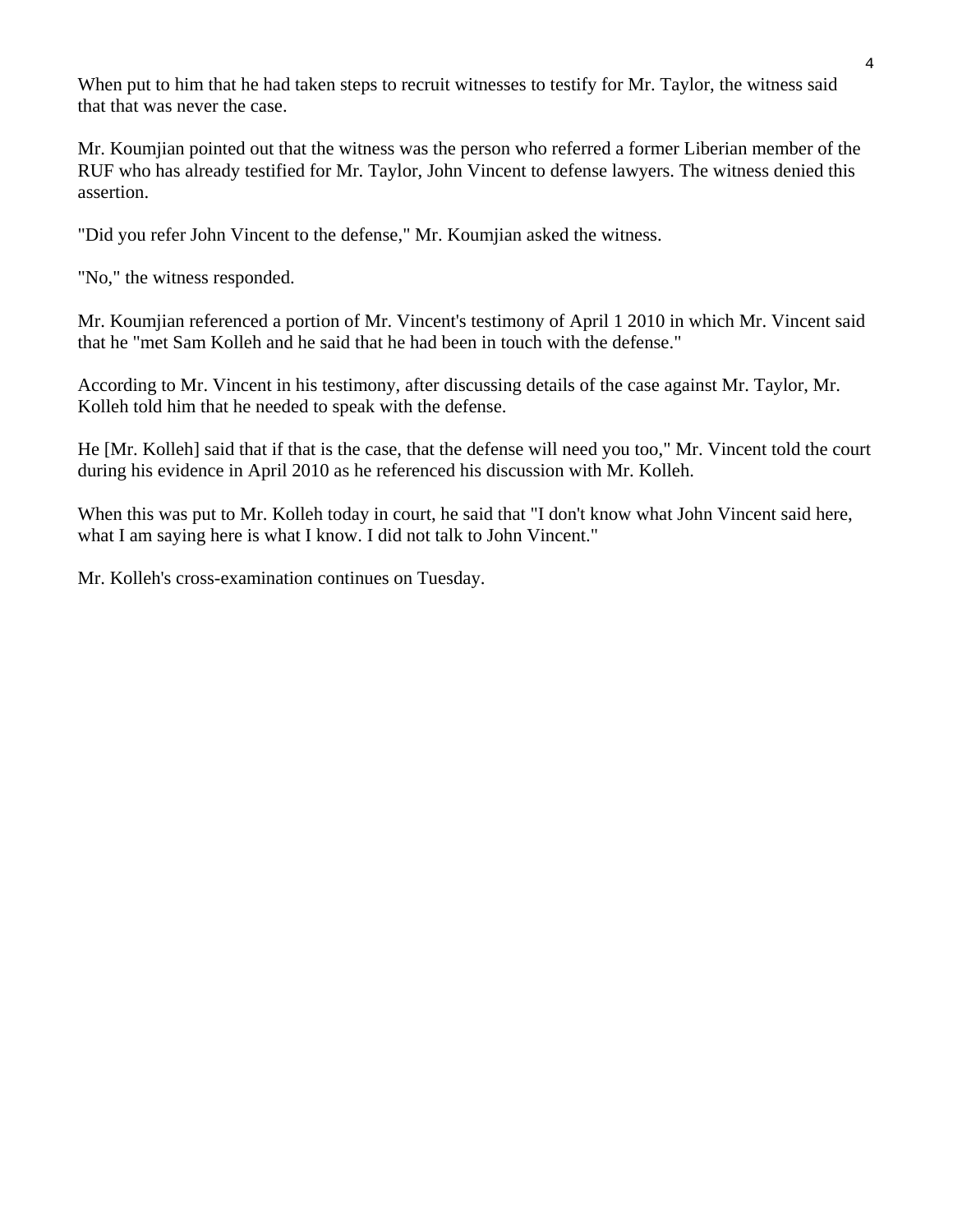## **Kenya: It's Not Too Late for Local Tribunal, Say Lawyers**

Patrick Mayoyo

Nairobi — International lawyers have asked the government to establish a local tribunal to try post-election violence cases alongside the International Criminal Court.

Kenya would miss the best opportunity for bringing those responsible for the violence to justice by only relying on the ICC to prosecute the perpetrators, they say.

Among those who have called for a UN-backed hybrid court is Mr Desmond de Silva, the former chief prosecutor at the Sierra Leone court.

He told The Christian Science Monitor that it was not too late for the country to establish a local tribunal.

Currently, only the International Criminal Court is investigating the chaos that followed the disputed results of the 2007 presidential election. Some 1,133 people were killed and more than 650,000 displaced.

To establish a local tribunal that would comprise of local and international lawyers, the Kenya government needs to write to the secretary-general of the United Nations.

"There is no reason why the secretary-general shouldn't agree," says Mr de Silva, adding that he and other international lawyers were willing to help establish such a court.

Plans for establishing a local tribunal were originally dismissed, with critics arguing that judges could be bought off and cases bogged down in bureaucracy due to corruption.

But having the ICC handle the matter without involving Kenya's justice system is now seen to have its shortcomings.

Only six of the most senior figures are expected to be indicted for their role in the violence, meaning, the middlemen and machete-wielding foot-soldiers are likely to avoid prosecution. There are fears that such impunity could spark more violence in future general elections.

The international team of lawyers argues that Kenyans may trust the process more if they see the trials unfold closer to home.

"I don't think all the possible options were properly debated here," Courtenay Griffiths, the British lawyer defending former Liberian President Charles Taylor at his war crimes trial, tells the paper.

"It seemed to be a straight choice between Kenyan courts or the ICC. There seems to have been very little debate about the model of a hybrid court in (Kenya), under the United Nations."

The Special Court for Sierra Leone indicted 11 people, mostly rebel leaders, eight of whom have been convicted and jailed for between 15 and 52 years. Mr Taylor is still on trial, and the remaining two accused died.

"(A hybrid system) is the preferable system for Kenya, too. There's no question about it," says Mr de Silva.

"There is public participation in the administration of justice, they can see it happening first hand, that things are not being swept under the carpet. When something happens in a distant country far, far away, of which the average villager here knows little, they can easily feel that justice is simply not being done."

If a hybrid court is established, he adds, then the ICC's investigation will "fade away."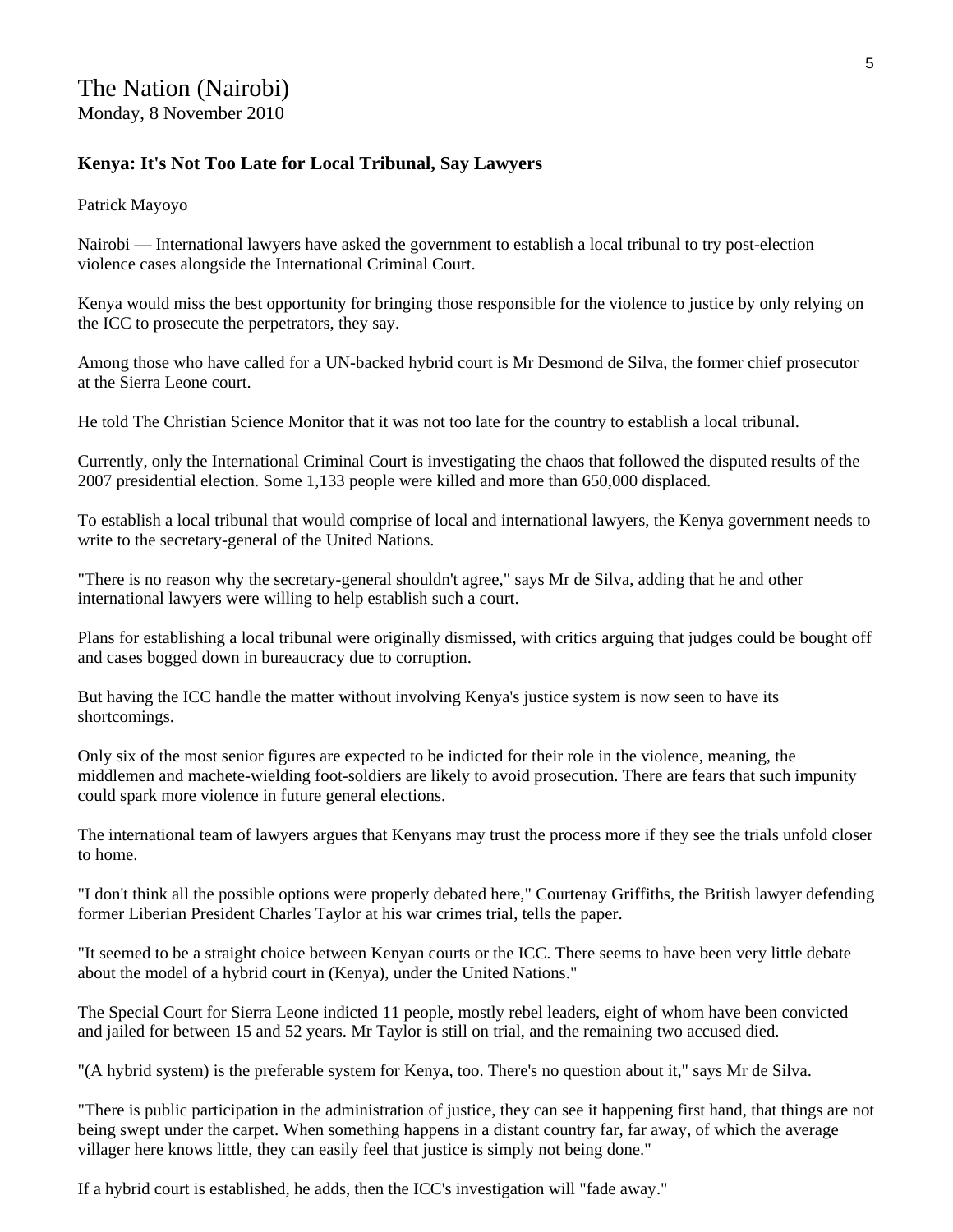Monday, 8 November 2010

#### **ICTR Prosecutor files applications for referrals**

The Prosecutor at the International Criminal Tribunal for Rwanda (ICTR) has filed three new requests for the referral of cases to Rwanda.

On 4 November 2010, the Prosecutor at the International Criminal Tribunal for Rwanda (ICTR), Hassan B. Jallow, filed applications for the referral of three cases to Rwanda for prosecution. The requests concern Jean-Bosco Uwinkindi, Fulgence Kayishema and Charles Sikubwabo.

According to Rule 11bis of the ICTR's Rules of Procedure and Evidence, if an indictment has been confirmed by the Tribunal a Trial Chamber may be designated by the President to consider referrals to a state where the crimes alleged were committed, to a state where the accused was arrested, or to a state willing and with jurisdiction to prosecute. In determining whether to refer a particular case, the Trial Chamber must satisfy itself that the accused will receive a fair trial and that the death penalty will not be imposed or carried out.

The requests for referral comprise the second time that the Prosecutor has attempted to transfer cases to the jurisdiction of Rwanda. In 2007, five applications were filed to transfer the cases of Idelphonse Hategekimana, Gaspard Kanyarukiga, Yussuf Munyakazi, Jean-Baptiste Gatete and Fulgence Kayishema. The requests were all unanimously rejected on the basis of fair trial concerns and upheld on appeal.

#### **The national jurisdiction of Rwanda**

Following the adoption in 1996 of the Rwandan 'Organic Law on the Organization of Prosecutions for Offenses Constituting the Crime of Genocide or Crimes Against Humanity Committed Since October 1, 1990', and the abolition of the death penalty in July 2007, it was assumed that Rwanda would be ready to begin prosecuting suspects referred from the ICTR. Such practice would have eased the substantial workload of the Tribunal and assisted in the achievement of its Completion Strategy, as detailed by the UN Security Council. Nevertheless, fair trial concerns have blighted such progress.

In addition to creating obstacles to referral from the ICTR, fair trial concerns have also prevented the extradition of accused Rwandan suspects to the national jurisdiction of Rwanda from other states. In 2009, the UK High Court ruled that four UK residents could not be extradited to face charges in Rwanda owing to a "real risk" that they would suffer a "flagrant denial of justice by reason of their likely inability to adduce the evidence of supporting witnesses" and the risk of interference in the judiciary by the government of Rwanda.

Jean-Bosco Uwinkindi is a former Pastor who was arrested in Uganda in June 2010 and faces charges of genocide, conspiracy to commit genocide and extermination as a crime against humanity. The two other accused subject of the current referral requests remain at large, both charged with various counts of genocide and crimes against humanity.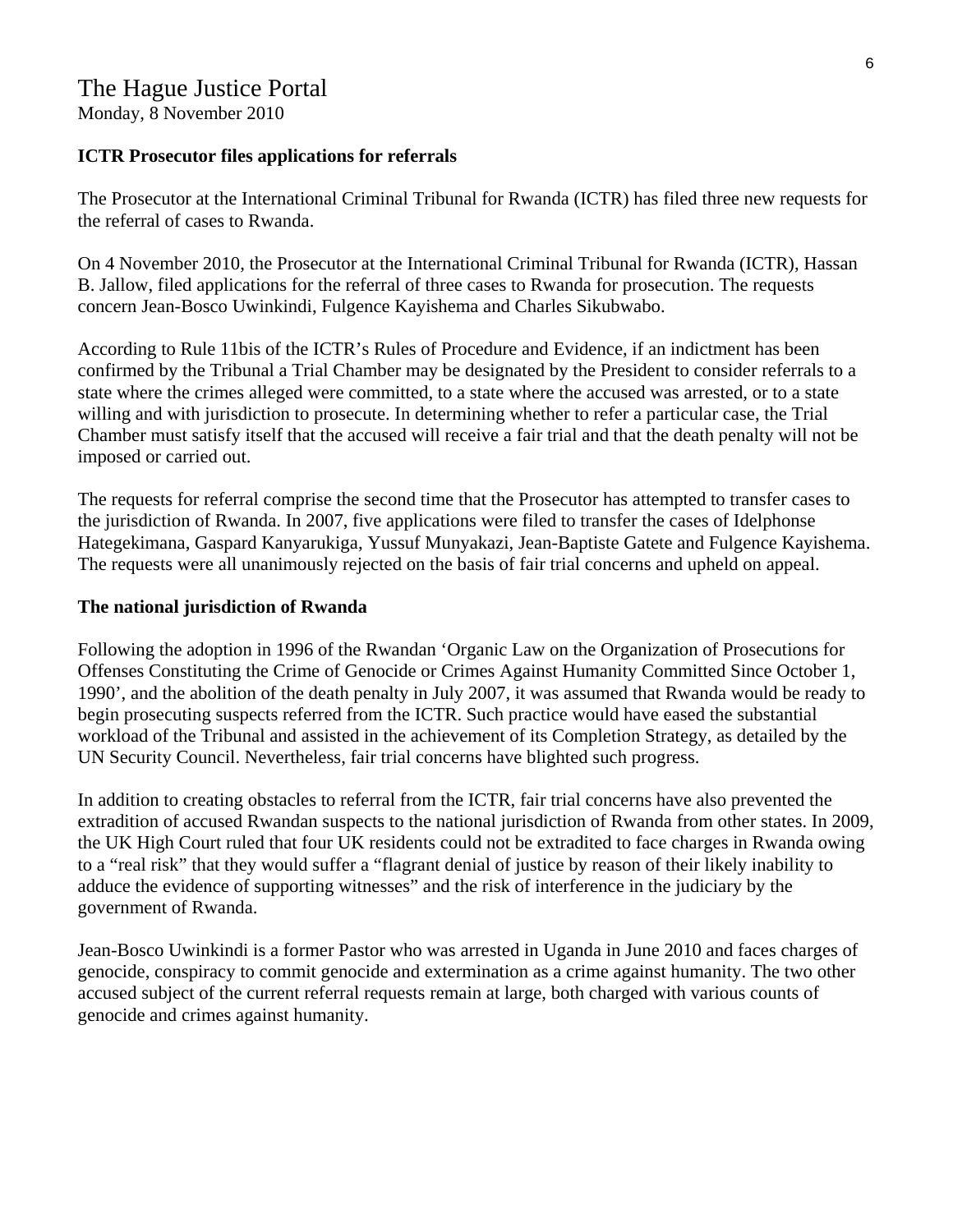# International Criminal Court

Tuesday, 9 November 2010

#### **Opening of the Seminar on the role of the ICC Registry in providing support and assistance to victims**

On 8 and 9 November, 2010, the Registrar of the International Criminal Court (ICC), Ms Silvana Arbia, will host a seminar on the Registry's role in providing support and assistance to victims.

During the seminar, ICC Registry staff members, particularly those working in field offices and in direct contact with victims, will meet with eminent external experts, such as Justice Renate Winter, Judge of the Appeals Chamber of the Special Court for Sierra Leone. The seminar is also open to the other organs of the Court, the Office of Public Counsel and the Trust Fund for Victims, all of which have an important role to play in respect of victims. It is not open to the general public.

This initiative aims to assist the Registry in implementing the ICC Strategy in relation to Victims, a Courtwide instrument based on the ground-breaking framework provided for in the Rome Statute for the recognition of victims as actors within the international justice scheme.

Discussions will focus exclusively and fully elaborate on the objective of "Provid[ing] support and assistance to victims in order to safeguard their psychological and physical integrity and well-being, ensure respect for their dignity and privacy, and prevent them from suffering further harm as a result of their interaction with the Court." This is one of the six main policy objectives set out in the strategy concerning the provision of support and assistance to victims.

Accordingly, the seminar will allow for detailed discussions and expert recommendations on matters such as: explaining the role of and actions taken by the different sections dealing with victims within the Registry; looking at the legal background of the terms "support" and "assistance" as articulated within the ICC legal framework and other relevant documents; examining the needs and expectations of victims in terms of support and assistance; exploring the work of national or international services that provide support and assistance; and proposing a way forward for the Registry in strengthening the implementation of this objective.

#### **Background**

The Rome Statute establishes an unprecedented framework for recognizing victims as actors within the international justice scheme. Since the Court's establishment, this framework has been further developed to make these aspirations an operational reality. The relevant units of the Office of the Prosecutor and of the Registry, the Secretariat of the Trust Fund for Victims and the Offices of Public Counsel for Victims and for the Defence, with a representative of the Presidency as observer, have come together to set out the ICC Strategy in Relation to Victims, a common broad vision that will provide a common framework and serve as a guide for the development of specific objectives and work plans.

Within the Registry there are three sections that are directly in contact with victims: the Public Information and Documentation Section, the Victims Participation and Reparation Section, and the Victims and Witnesses Unit.